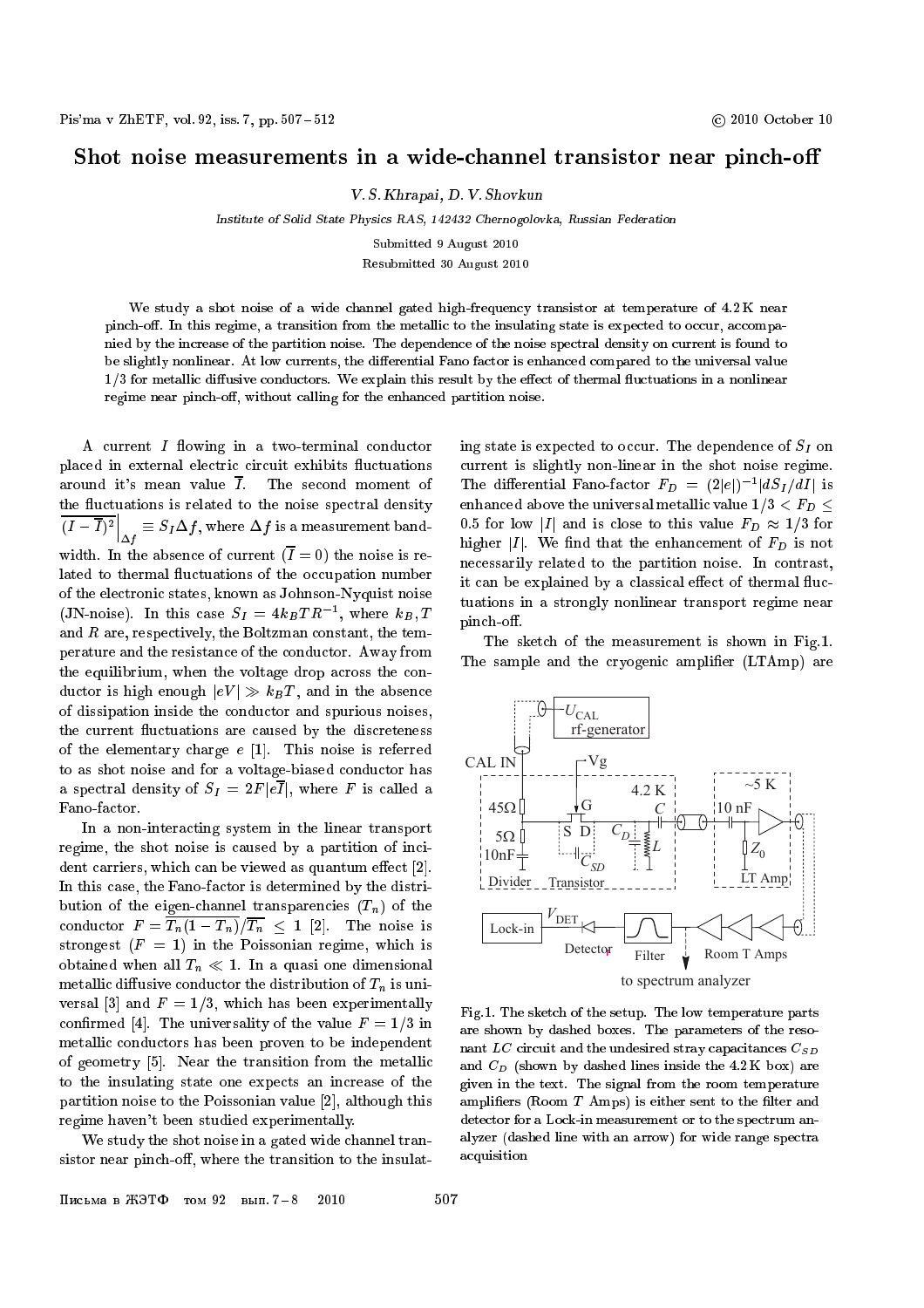placed in a 4He gas chamber with the walls maintained at 4.2 K. The sample is below the LTAmp and is connected to it with a 20 cm long cable. A heat sink connects the LTAmp to a liquid  ${}^{4}$ He bath. The actual temperature of the LTAmp  $(T_{LTA})$  measured with a thermometer is about 5.3 K. The actual temperature of the sample is taken to be 4.2 K, consistent with the JN-noise measurement (see below). At the input of the setup (CAL IN) a 50 cable is connected to the transistor source (S) via a divider. This input is used both for driving a current <sup>I</sup> and external rf calibration. A transistor drain (D) is followed by an  $L - C$  resonator, which is connected to a cryogenic amplifier (LTAmp) ( $\approx 20$ dB gain). The resonator serves to match a high impedance of the sample and a low input impedance  $\mathbf{r}$ The output of the LTAmp is connected via a second 50 cable to the input stage of the room-temperature low-noise ampliers (total gain of 3-20 dB). Finally, the amplified signal is filtered with a  $\sim$ 30 MHz bandpass filter at the resonance frequency  $f_0 \approx 125$  MHz and rectified by a detector (8473C by Agilent Technologies). The ac modulation of the rectied signal thanks to a current modulation, gate voltage chopping or amplitude modulation of the external rf is measured with the lock-in. Alternatively, a spectrum analyzer can be used to analyze the frequency spectra at the output of the roomtemperature amplifiers. We study shot noise of a commercial AlGaAs/InGaAs/GaAs pHEMT ATF-35143 by Agilent with a gate length (width) of 0.5 (400)  $\mu$ m. This transistor is known for low noise at room temperature and is used as an active element in cryogenic LTAmp's by us and other authors [6]. We preformed the resistance measurements in two such transistors (samples 1 and 2), and noise measurements and calibration only in sample 2.

Negative gate voltage  $V_q < 0$  is used to deplete the channel which results in increase of the linear-response S-D resistance  $R \equiv dV/dI|_{I\rightarrow 0}$ . The huge aspect ratio of the gate electrode allows to work near the pincho with high channel resistivity in the range of M = while keeping a reasonable R. The dependence  $R(V<sub>a</sub>)$ at  $4.2$  K is shown in the inset of fig. 2 for sample 1 (solid line) and for several states of sample 2 (symbols). In all cases, the behavior  $R(V_q)$  is roughly exponential and is reproducible up to insignicant random threshold voltage shifts (see caption). Hence, most likely, the current is homogeneously distributed across the transistor channel near pinch-off. Such a strong dependence  $R(V<sub>a</sub>)$  might indicate that we enter the insulating phase near the pinch-off  $[7]$ . The measured differential resistance  $R_{\text{diff}} \equiv dV/dI$  is shown as a function of current in fig.2a for three values of the gate voltage in sample



Fig.2. (a) Differential resistance  $R_{\text{diff}}$  as a function of current for three values of the gate voltage in sample 2. Inset  $-$  linear response S-D resistance as a function of gate voltage for sample 1 (solid line) and three different states of sample 2 (shown by dierent symbols). The Vg axis for different sample states was compensated for random shifts on the order of 50 mV. (b) Experimental  $I-V$  curves calculated from the data of (a) shown by the same symbols as the corresponding data for  $R_{\text{diff}}$  in (a). Model fits (see text) are shown by dashed lines

2. These data are taken simultaneously with the shot noise measurements presented below.  $R_{\text{diff}}$  is maximum in the linear response  $(I = 0)$  and falls down at finite current. The reduction of  $R_{\text{diff}}$  with current is most pronounced at low |I| and for more depleted channel.  $R_{\text{diff}}$ is an asymmetric function of current, which is related to the capacitive population/depopulation of the channel at negative/positive bias. The nonlinear  $I-V$  curves numerically calculated from these data are plotted in fig.2b.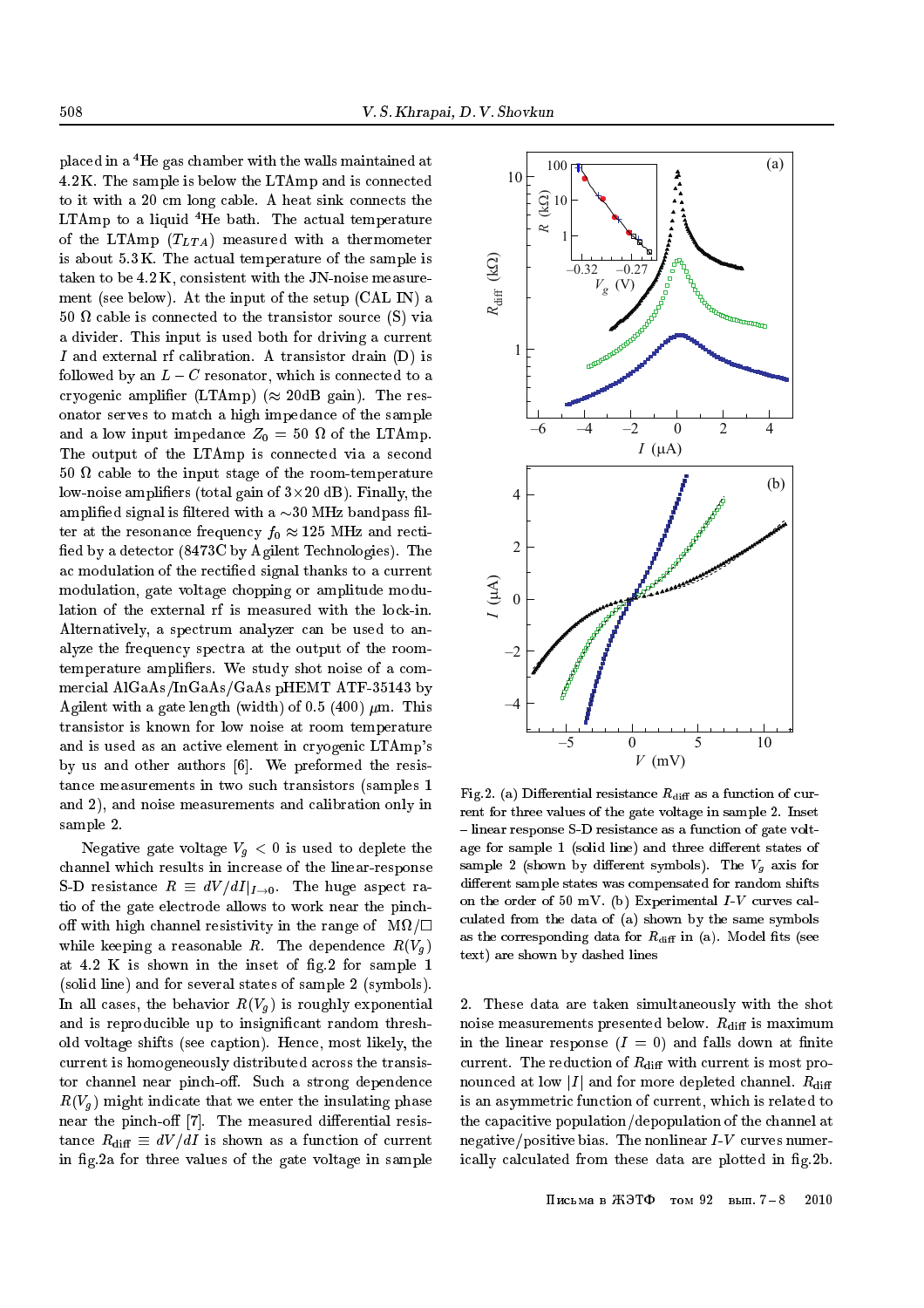The nonlinearity is somewhat similar to the behavior of the  $I-V$  curves in the insulator breakdown regime [8], although much less pronounced, possibly because of the much higher temperature.

The main ingredient of the shot noise measurements is the calibration of the setup gain and bandwidth described below. A rectified voltage  $V_{\text{DET}}$  at the output of the detector is proportional to the power  $P$  incident on the detector. The power  $P$  is the sum of contributions  $PT$  proportional to the transistor hoise  $S_I$ ,  $F_{Z_0}$ proportional to the input current noise of the LTAmp  $\mathcal{F}_I$ ° and a constant contribution coming from the input voltage noise of the LTAmp and noises of all other ampli fiers. The LTAmp's input current noise is dominated by the JN-noise of the input resistor  $\sigma_I^- \approx 4\kappa_B T_{LTA}/Z_0.$ The actual noise temperature can be somewhat higher owing to extra current noise from the active parts of the LTAmp. Small noises from the two resistors at the input divider (fig.1) are neglected. Below we are interested only in a differential part of  $V_{\text{DET}}$  measured with a lock-in, which depends on the transistor S-D current <sup>I</sup> and/or its (linear or differential)  $S-D$  resistance. Hence, up to an unimportant constant one gets:

$$
V_{DEF}^{\text{noise}} = D(P_T + P_{Z_0}) = S_I^T R^2 \cdot DG \int |k_T|^2 df +
$$
  
+ 
$$
S_I^{Z_0} Z_0^2 \cdot DG \int |k_{Z_0}(f, R)|^2 df, \tag{1}
$$

where  $D$  is the detector power to voltage conversion coefficient,  $G$  – total power gain of the amplifiers divided by the input resistance  $Z_0$ .  $k_T$  and  $k_{Z_0}(f, R)$  denote the voltage transfer functions of the corresponding noise sources to the input of the LTAmp, which both depend on  $f$  and  $R$ . The transfer functions are set by the parameters of the circuit in fig.1, which we determine via the following calibration procedure. We apply an rf signal of amplitude  $U_{CAL}$  at a frequency f to the input CAL IN (see fig.1) and measure the contribution  $V_{DET}^{CAL}$ to the output detector voltage. The detector signal is proportional to power  $P_{CAL}$  incident on the detector:

$$
V_{DET}^{CAL} = D P_{CAL} = D |k'_T|^2 \cdot |k_{GEN}|^2 G \cdot U_{CAL}^2,
$$
 (2)

where  $k_{GEN}$  is the voltage divider coefficient at the CAL IN input of the circuit (ng.1).  $\kappa_T$  is the rf-voltage transfer function, which is related to the noise transfer function  $\kappa_T$  from eq. (1) as  $|\kappa_T|^{-} = \alpha |\kappa_T|^{-}.$  Factor  $\alpha =$  1+4 $\pi$ - $J$ - $\kappa$ - $\cup$  $_{SD}^-$  accounts for the suppression of the transistor voltage noise caused by a stray S-D capacitance  $C_{SD}$ . The power  $P_{CAL}$  measured with a spectrum analyzer is shown in fig.3a as a function of  $f$  for a set of gate voltages (symbols). The quality factor of the  $LC$ -resonator in fig.1 increases with  $R$ , which results in



Fig.3. (a) Frequency response spectra of the setup at  $I = 0$ acquired with a spectrum analyzer for a set of linear response resistances  $R$  indicated in the legend. Experimental data and fits are shown by symbols and lines, respectively. (b) Calibration of the setup via equilibrium noise measurement (see text). Symbols and line: measured chop amplitude of the detector voltage and fit, respectively

narrower peak for more depleted channel in fig.3a. Solid lines represent the best fits to the data used to accurately determine the values of  $L \approx 300$  nH,  $C \approx 1.5$  pF, the drain-ground stray capacitance  $C_D \approx 3.9$  pF and  $C_{SD} \approx 0.2$  pF. We find that  $C_D$  is dominated by a stray capacitance of the hand-made inductor  $(L \text{ in fig.1})$ and the value of  $C_{SD}$  is close to an intrinsic parameter of the transistor. The quality of the fits is almost perfect, apart from small oscillations presumably caused by resonances in the rf-tract. These discrepancies are not important as they occur beyond the bandwidth used for noise measurements.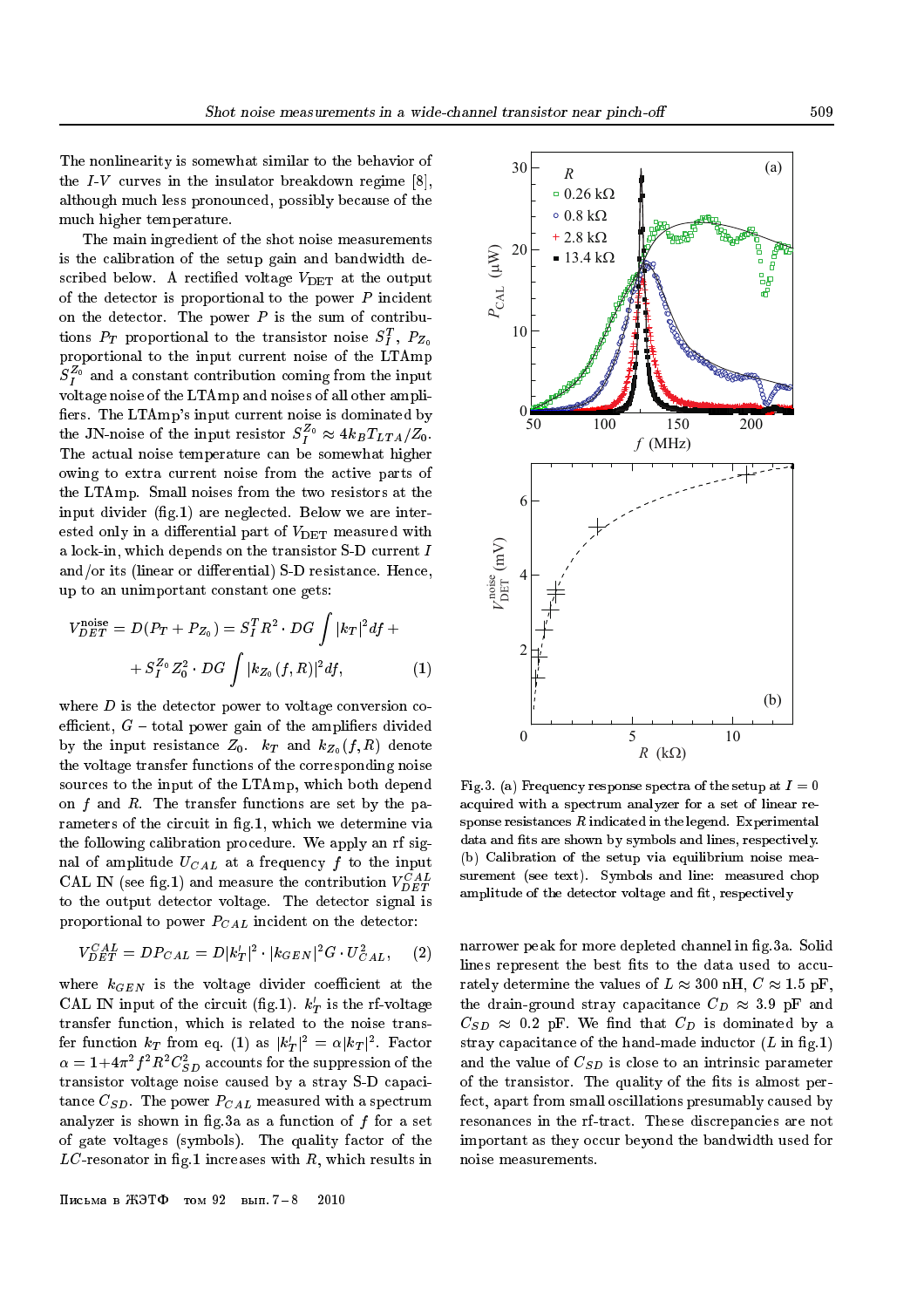Fitting the data of fig.3a with eq.  $(2)$  returns the value of the product  $|\kappa_{GEN}|$  G, whereas a separate knowledge of <sup>G</sup> is required for noise measurements. This is achieved via a measurement of the equilibrium noise of the setup, which depends on R (see eq.  $(1)$ ). We chop the transistor gate voltage between the two values, corresponding to nearly zero ( 10 ) and nite <sup>R</sup> and measure the first harmonic ac component of the detector voltage  $v_{\tilde{DET}}$  with a lock-in. The result is plotted in fig.3b as a function of  $R$  (symbols). The noise signal  $v_{\tilde{DET}}$  increases as the transistor is depleting, which reflects the increase of the JN voltage noise of the transistor. The overall dependence is caused by the interplay of the R-dependent bandwidth of the resonant circuit and a (negative) contribution from the chopped LTAmp's input current noise. The experimental behavior is well captured by the dashed line fit in fig.3b. The fitting parameters include  $G$ , the LTAmp's input noise temperature of  $T_{LTA} \approx 4.7$ K and the sample temperature of  $T = 4.2$  K. Consistently, an independent thermometry returned the value of  $\approx 5.3 \text{ K}$  for the temperature of the resistor  $Z_0$  (fig.1). Under assumption of  $T_{LTA} = 5.3 \text{ K}$ the best fit to the data of fig.3b would be obtained for a sample temperature of  $\approx 4.8 \text{ K}$ . This discrepancies represents a possible systematic error in our calibration and shot noise measurements, so that the Fano factor values given below may actually be within 10% higher.

As follows from fig.3, at  $I=0$  the rf-response of the transistor and its equilibrium noise are successfully described by a single stray capacitance parameter  $C_{SD}$ . We find that this is not the case under non-linear transport conditions. Presumably, the reason is the inhomogeneous electron density distribution below the gate at  $I \neq 0$ , which can change, e.g., distributed gate-drain and gate-source capacitances. Instead of introducing more fitting parameters at  $I \neq 0$ , we calibrate the noise transfer function  $k_T$  in-situ, with the help of the rf generator. According to eq. (2) integration of the frequency response of the setup to the external rf-signal gives:

$$
DG\int |k_T|^2 df = (\alpha |k_{GEN}|^2 U_{CAL}^2)^{-1} \int V_{DET}^{CAL} df \quad (3)
$$

The quantity  $K_{CAL} \equiv DG \int |k_T|^2 df$  obtained in this way accounts for the I-dependent gain and bandwidth of the shot noise measurement in the nonlinear regime.

Using equations (1) and (3) the measurement of the  $\sin$ ot noise spectral density  $\beta_T$  is straightforward. In the nonlinear regime the voltage noise of the transistor is determined by the differential resistance  $R_{\text{diff}}$  which substitutes R in eq. (1) and expression for factor  $\alpha$ . The LTAmp's noise transfer function  $k_{Z_0}(f, R)$  is evaluated with the known  $I = 0$  circuit parameters and  $R = R_{\text{diff}}$ .

We measure the dc contribution to the detector voltage caused by nnite 5-D current  $v_{DET}$  . This is achieved via a lock-in measurement of the derivative  $dV_{DET}/dI$  and subsequent numeric integration. The integration constant is obtained via the equilibrium noise measurement  $(f_1, g_2)$ . The (arbitrarily offset) result is shown in fig. 4 for one value of  $V_g$  (see caption). Here, the dashed line



Fig.4. Integrated detector voltage  $V_{DET}^{corr} = V_{DET}^T + V_{DET}^$ as a function of S-D current (dashed line). Contributions from the transistor noise (  $v_{\bar{D}ET}$  ) and input current noise of the LTAmp ( $V_{DET}^-$ ) are shown by solid and dotted lines, respectively. The data are taken for the same gate voltage as the traces shown by squares in fig.2 (linear-response resistance indicated in the figure)

is the experimental  $v_{\tilde{D}\tilde{E}\tilde{T}}$ . The evaluated contribution of the LTAmp's input current noise  $V_{DET}^{\omega_0}$  is shown by dots.  $V_{\tilde{DET}}$  is not a constant, thanks to the  $R_{\rm diff}$  dependence on  $I$  in the nonlinear regime, which slightly modies the impedance connected to the input of the LTAmp. As seen from fig.2,  $R_{\text{diff}}$  changes stronger for  $I < 0$ , which results in a corresponding asymmetry of  $V_{DET}^-$  as a function of  $I$  in fig.4. The difference  $V_{DET}^+ = V_{DET}^+ - V_{DET}^-$  is the contribution thanks to transistor shot noise shown by solid line. The functional dependence of  $v_{\bar{D}ET}$  on T is related to that of the noise spectral density as  $\sigma_{\bar{I}} = v_{\bar{D}ET}/(R_{\text{diff}} \Lambda_{CAL}).$ 

In figs.5a, b and 5c the noise spectral density  $S_I^T$ is plotted as a function of  $I$  for three values of the gate voltage (symbols). At  $I = 0$  the noise spectral density is minimum and equals the JN value. At  $I \neq 0, S_{\tau}$  increases as a function of  $|I|$  and demonstrates a nearly linear behavior at high enough currents. We find that for all experimental traces, in the

Письма в ЖЭТФ том 92 вып.  $7-8$  2010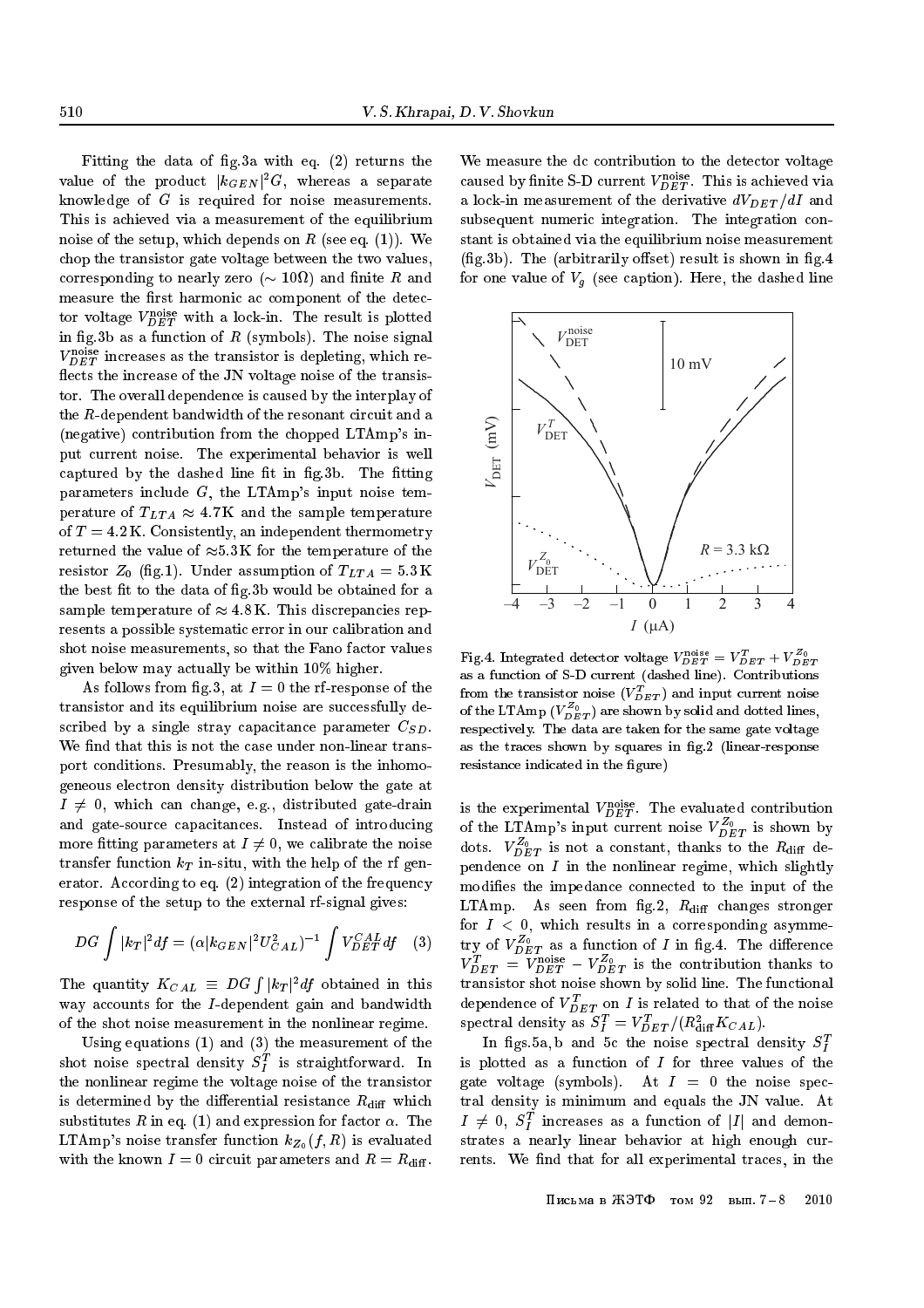

Fig.5. Shot noise spectral density  $S_{I}^{-}$  as a function of S-D <u>—</u> current for three values of the gate voltage (linear-response resistance  $R$  shown in the figures). Experimental data in  $(a), (b), (c)$  are measured simultaneously with the data of g.2 and are shown by the respective symbols. Dashed lines are fits to the standard linear response shot noise formula  $[4]$ . Solid line are fits according to eq.  $(4)$  and a model of nonlinear transport described in the text

limit of high currents, the differential Fano-factor is close to the universal value  $F_D \approx 1/3$ . For comparison, we plot  $S_I$  expected for a metallic diffusive conductor in the linear regime by dashed lines in fig.5. These lines are drawn according to the standard formula  $\mathcal{S}_I = \frac{1}{3}R^{-1} [4\kappa_B T] + |eV| \coth(|eV|/2\kappa_B T)],$  where  $R$  is the experimental linear response resistance and  $V$ is the associated voltage drop  $V = IR$  [4]. The symbols in figs.5a and 5b (obtained for a less depleted transistor) are systematically above the dashed lines, i.e. for the same  $I$  the noise spectral density exceeds the one obtained with the above formula. Hence, at low cur-

rents the differential Fano-factor is enhanced compared to  $1/3$ , which is most pronounced for the data in fig.5b with  $F_D \approx 0.5$  for  $|I| \sim 1\mu$ A. This discrepancy is beyond the experimental uncertainty and can be explained by the effect of thermal fluctuations in the nonlinear transport regime, as we propose below.

The general result for shot noise spectral density of a two-terminal conductor is usually express in terms of the energy-dependent 1D eigen-channel transparencies  $T_n(E)$  [2]. For the case of wide channel transistor, it is convenient to express the same result in terms of the energy-dependent conductance  $\sigma(E) = e^2/h \sum T_n(E)$ , where  $h$  is the Planck's constant, and the Fano-factor of the partition noise  $F = \overline{T_n(1 - T_n)}/\overline{T_n}$ :

$$
S_I = 2 \int \sigma(E) dE \{ f_L (1 - f_L) ++ f_R (1 - f_R) + F (f_L - f_R)^2 \}
$$
 (4)

Here,  $f_i = (1 + \exp[(E - \mu_i)/\kappa_{B}T])$  are the Fermi distributions of the left  $(i = L)$  and right  $(i = R)$ reservoirs, with respective electrochemical potentials of  $\mu_i = \pm |e| V/2$ . The first two terms in the integrand of eq. (4) represent the thermal noise of the reservoirs, while the last term stands for the shot noise. Eq. (4) provides a phenomenological description of the shot noise behavior in the nonlinear regime. We find that the experimental enhancement of the differential Fano-factor  $F_D > 1/3$  (fig.5a and 5b) is not necessarily related to energy dependence of  $F$ . Below we assume that the partition noise Fano-factor in the last term of eq. (4) has a universal value  $F = 1/3$  for metallic diffusive conductors independent of energy.

The energy dependent conductance  $\sigma(E)$ is directly related to the transport current as  $I=|e|^{-1}$  (  $\epsilon$  (F)(fL from and can be obtained by fitting the experimental  $I-V$  curves (fig.2b). We model  $\sigma(E)$  by a step-like functional dependence on energy  $\sigma(E) = \sigma_0(1 + \tanh[(E - E_0 - \lambda|e|V)/\Delta]).$ Parameters  $\sigma_0 \sim 10^{-1}$  i and  $E_0, \Delta \sim 1$  meV deniie the shape of the conductance step, whereas the parameter  $\lambda \sim 0.1$  accounts for the asymmetry of the I-V curves (fig.2b) thanks to capacitive effects of finite bias. This conductance model was chosen for its analogy to the step-like behavior of the density of states near the metal-insulator transition in two dimensions [7]. Fig.2b demonstrates that the model provides good fits (dashed lines) to the experimental nonlinear  $I-V$  curves (symbols). The so-obtained  $\sigma(E)$  and eq. (4) predict the behavior of the noise spectral density, which is shown by solid lines in fig.5.

The enhancement of the differential Fano-factor in a less depleted channel at small  $I$  (symbols in figs.5a